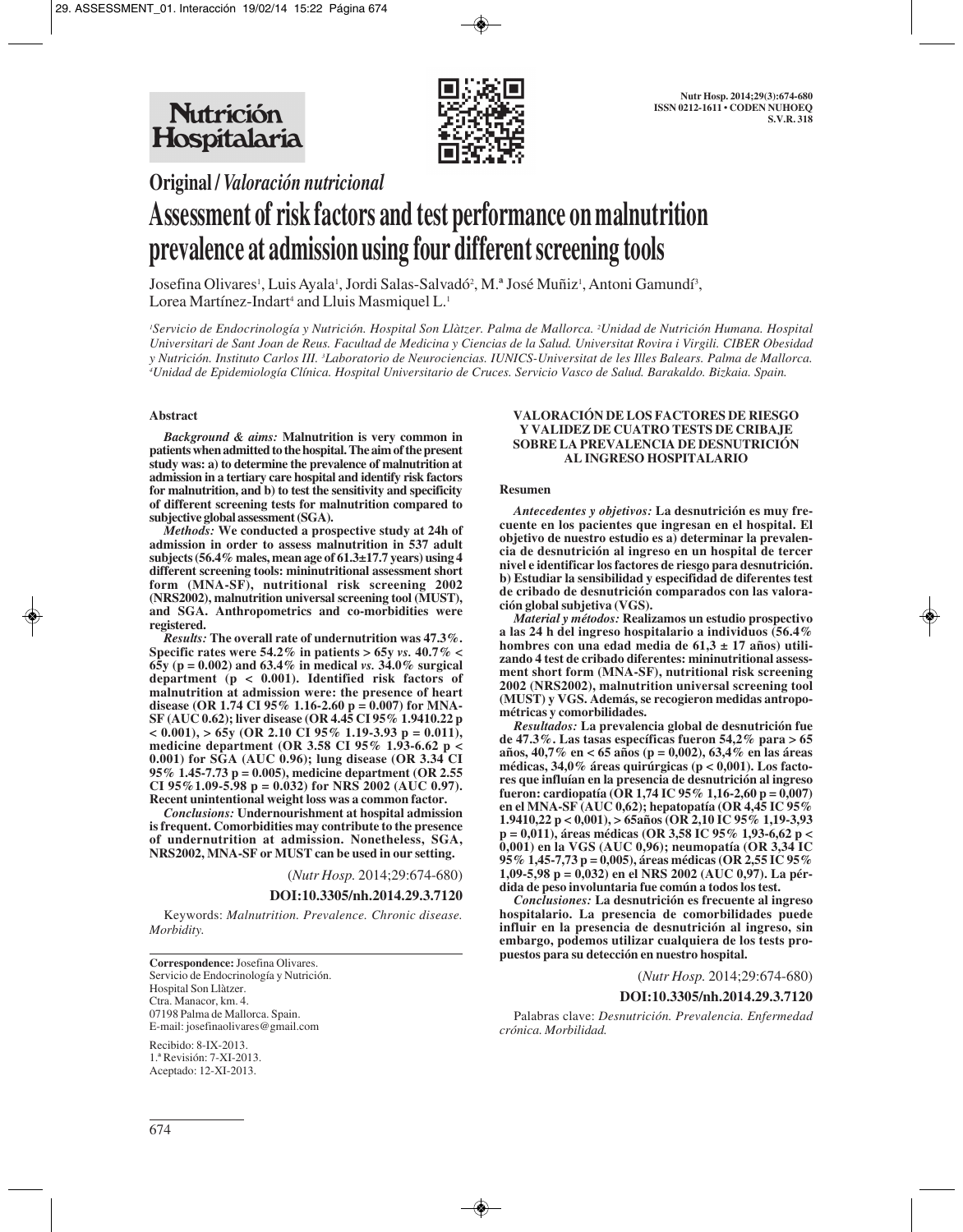## **Abbreviations**

MNA: Mini nutritional Assessment. MNA-SF: Mini nutritional Assessment short form. MUST: Malnutrition Universal Screening Tool. NRS 2002: Nutritional risk Screening 2002. SGA Suggestive Global Assessment. BAPEN: British Association of parenteral and enteral nutrition. ESPEN: European society for clinical nutrition and

metabolism. Yo: Years old.

BMI: Body mass index. ROC: Receive operative curves.

AUC: Area under the curve.

CI: Confidence interval.

SPSS: Statistical Package for the Social Sciences.

# **Introduction**

About 10-85% patients are undernourished when admitted to the hospital. Some data exist in relation to the prevalence of malnutrition in Spanish hospitals.<sup>1-4</sup> However, as well as surveys conducted in other countries,5-6 a wide range of malnutrition prevalence has been reported, as a result of type of population or institution studied, expertise in screening or assessing nutritional status and tool used, but also on the different diagnostic criteria used to define nutritional status.7

Malnutrition is associated with many adverse outcomes including depression of the immune system, impaired wound healing, muscle wasting, longer lengths of hospital stay, higher treatment costs and increased mortality.8-10 Referral rates for dietetic assessment and treatment of malnourished patients have proven to be suboptimal, thereby increasing the likelihood of developing such aforementioned complications. Nutrition risk screening using a validated tool is a simple technique to rapidly identify patients at risk of malnutrition, and provides a basis for prompt dietetic or specialized nutritional support referrals.<sup>11,12</sup>

Screening tools need to be low cost and time consuming, reliable, simple and adapted to the clinical setting where it will be used. Therefore, within last decades, several screening tools have been developed to detect malnutrition in worldwide hospitals, home care institutions and community patients. The most used tools in clinical practice are the Mininutritional Assessment (MNA) Test, the Malnutrition Universal Screening Tool (MUST), the Nutritional Screening Risk (NRS2002) and the Suggestive Global Assessment (SGA) tests. Each one of these screening tools have been developed to fit in a certain scenario and validated for this.

The MNA was developed to screen and assess frail elderly individuals living in community or hospitalized as a result of a decrease in caloric intake even before changes in weight or albumin occur.13 The MUST was validated for home-dwelling population,<sup>14</sup> although it is now being also used for patients at hospital admission, and institutionalized individuals. The NRS-2002 was developed for inpatients and, the SGA screening tool, initially designed to screen surgical patients, it is now recognized as an accurate nutritional screening tool used as a gold standard test in many conditions.15

The primary objective of the present study was to estimate the prevalence of malnutrition at hospital admission in a randomized sample of patients from our hospital. We also aim to compare the predictive capability of different screening tools to evaluate malnutrition and identify the factors most likely to influence the nutritional state of our screened patients.

# **Individuals and methods**

# *Patients*

We conducted prospective study evaluating individuals at 24h of hospital admission in medical and surgical departments during the period March-June 2010. All adult individuals entering to Son Llatzer Hospital during this period were considered potential participants. Refusing to participate or to sign the informed consent has been considered exclusion criteria for the study. Patients admitted for major ambulatory surgery, eye surgery, or those admitted to the rheumatology, gynecology, obstetrics, psyquiatry departments or the intensive care unit were also excluded for the study.

The Son Llatzer Hospital Research Committee approved the study protocol and written informed consent was obtained in all subjects.

# *Anthropometric measurements and screening malnutrition tools used*

Ad hospital admission, trained dietitians conducted the anthropometric measurements and assessed the risk of malnutrition using 4 different tools: MNA-SF, SGA, NRS2002, and MUST. Comorbidities were obtained by medical history and confirmed by medical records. Body height was measured to the nearest 0.5 cm with a stadiometer in patients who could stand, and recumbent height or alternatively, demispan calculated formula was used to estimate height in patients who were unable to stand up. Body weight was measured to the nearest 0.1 kg with a scale or hoist with attached weighing device for patients who were bed-ridden while subjects wore hospital gowns. The body mass index (BMI) was calculated as weight (kg) divided by height  $(m^2)$  (kg/m<sup>2</sup>). If unable to measure height or weight, we used recently documented or self-reported measurements if they were realistic or reliable.

Percentage of weight loss was derived by the following equation: [(usual weight-current weight)/ current weight]\* 100.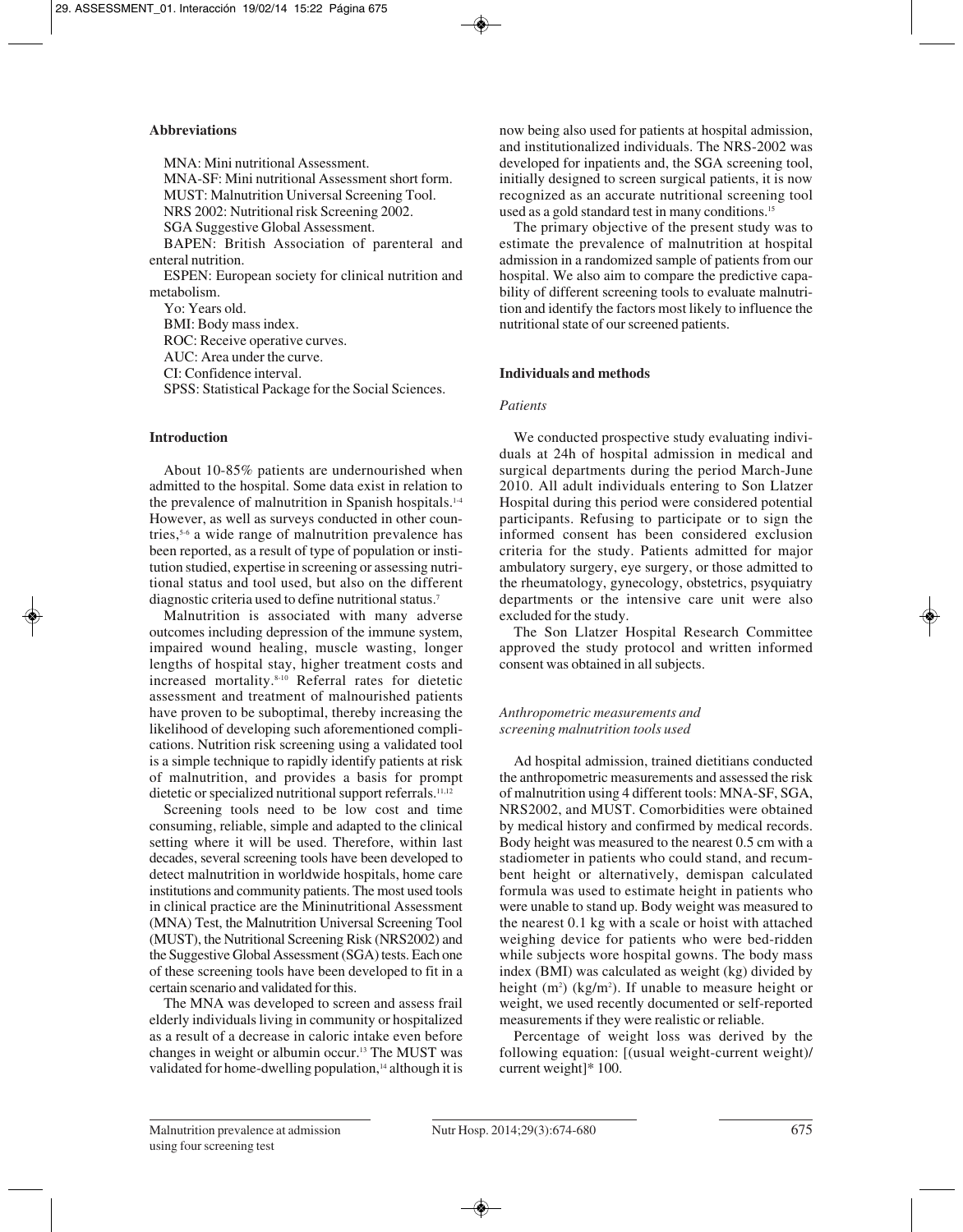*SGA questionnaire.* The SGA test was performed as previously described,<sup>11</sup> classifying individuals as  $A =$ well nourished,  $B =$  suspected malnourished or moderately malnourished, and  $C$  = severely malnourished. This test was used as the gold standard for statistical analysis.10

*Mininutritional Assessment short form questionnaire*. The MNA test<sup>8</sup> was originally developed to detect the risk of malnutrition. However, we used the short-form that has also been validated<sup>12,13</sup> as a screening tool and shown as high sensitivity (97%) and specificity compared to the MNA full test.<sup>14</sup> With this questionnaire, patients were scored and classified as: 0- 7, undernourished; 7-11, at risk of undernourishment; and 12-14, well nourished.

*Nutritional Risk Screening 2002.* The NRS-2002 was performed as described by ESPEN guidelines.<sup>15</sup> Thus, patients are classified as: without risk, 0; at low risk, 1-2; at medium risk, 3-5, and at high risk,  $> 5$  of malnutrition.

*Malnutrition Universal Screening Test.* The MUST test was conducted accordingly to BAPEN guidelines.16 The overall risk of undernutrition using this tool was classified as: 0, low risk; 1, medium risk; and  $> 2$ , high risk of malnutrition.

### *Risk factors for malnutrition assessment*

The following factors have been considered *a priori* risk factors for malnutrition: age  $(> 65$  years), sex, weight  $\log s$  > 5% in previous 6 months, food intake below 75% of energy requirements one week prior to admission, type of diet (solid, liquid or puree), hospitalization or surgery 6 months prior to admission, and the intake of nutritional supplements before the hospital admission. The presence of the following disease comorbidities were also considered to potentially increase the risk of malnutrition: hypertension, diabetes mellitus, dyslipidemia and other reported chronic conditions such as: a) chronic heart disease (coronary heart disease, hypertensive myocardiopathy, moderate or severe valvulopathy), b) chronic pulmonary disease (obstructive or asthma), c) chronic liver disease of any etiology, and d) chronic kidney disease (eGFR  $<$  60 ml/min/1.73m<sup>2</sup>).

# *Statistical analysis*

The sample size was calculated based on the 20-50% prevalence of hospital malnutrition in local studies carried out in different hospitals and regions in Spain with similar characteristics to ours. Based on estimated prevalence assuming of 20%, an accuracy of 3% and a significance level of 5%, an estimated 15% dropout, the final sample calculated was 599 patients to be included. 67 patients were not included in data analysis due to exclusion criteria (refusing to participate or not being able to answer questionnaires).

We classified patients into 2 groups based on malnutrition risk: undernourished (including those at risk of undernutrition,  $SGA = B + C$ ,  $MNA-SF < 11$   $MUST <$ 1, NRS-2002 < 3) and well- nourished (when no risk of undernourishment was present). They were also reclassified as medicine and surgical patients according the hospital ward admitted. The qualitative variables were described in percentages and quantitative by means, standard deviation, and range values. The  $\chi^2$  test was used to compare two categorical variables, and the ttest to compare two continuous variables. Univariate and multivariate logistic regression analysis were used to assess the associations between malnutrition and potential risk variables. ROC curves were used to assess reliability of each test. Sensitivity, specificity and predictive values were calculated to evaluate the different nutritional scores. SGA was considered the gold standard test for statistical analysis. The *k* statistic was calculated to measure agreement between tools (STAT 509), and the Shrout classification was used to interpret the *k* values as follows: 0-0.1, virtually none; 0.11-0.40, slight; 0.41-0.60, fair; 0.61-0.80, moderate; and 0.81-1, substantial. Data were analyzed using the SPSS statistical package version 18.0 for Windows (SPSS Inc., Chicago, IL, USA). The level of significance was set at 0.05.

# **Results**

A total of 537 adult subjects (56.4% males,  $n = 303$ ) with a mean age of  $61.3 \pm 17.7$  years were assessed in medical (45%,  $n = 243$ ) and surgical (55%,  $n = 294$ ) wards. General physical characteristics of the population by gender are shown in table I.

No differences in general physical characteristics (sex, weight, height, BMI and body weight loss) between individuals of surgical and medical wards were shown except for age. Individuals admitted to medical wards were older (medical *vs.* surgical patients  $68.1 \pm 16.3$  *vs.*  $55.6 \pm 16.8$  years; P < 0.001). The most frequent comorbidities observed in our population were hypertension (38.7%), chronic heart diseases (29.7%), chronic lung diseases (29.5%), dyslipidemia (28.1%), and diabetes (20.9%). Table II shows the prevalence of comorbidities for medical and surgery patients. Type 2 diabetes mellitus, chronic heart and lung disease, and hospital admission in the last 6 month were significant more frequently observed in individuals admitted to the medical wards compared to those admitted to the surgical wards.

Table III shows the prevalence of malnutrition determined using different screening tools. The prevalence of malnutrition determined by the presence of at least one of malnutrition screening tool was 47.3%; 54.2% in patients older than 65 years *vs.* 40.7% in patients < 65 years old  $(P = 0.002)$ . The prevalence of malnutrition determined by the presence of at least one of malnutrition screening tools was significantly different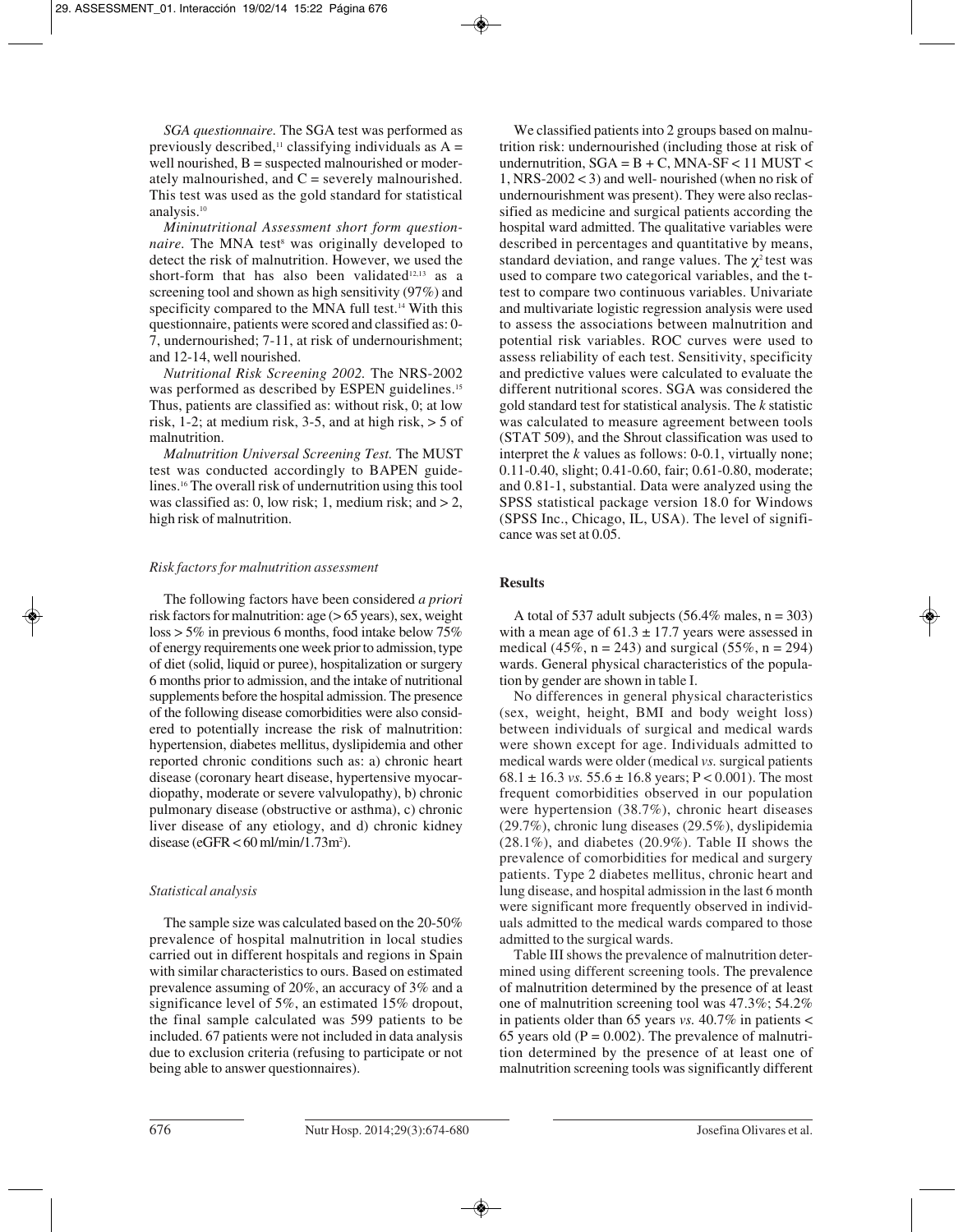| <b>Table I</b><br>General physical characteristics of participants |        |                        |        |                          |  |
|--------------------------------------------------------------------|--------|------------------------|--------|--------------------------|--|
|                                                                    |        | <i>Men</i> $(n = 303)$ |        | <i>Women</i> $(n = 234)$ |  |
|                                                                    | Mean   | SD                     | Mean   | SD <sub>-</sub>          |  |
| Age (years)                                                        | 61.5   | 17.65                  | 60.98  | 17.56                    |  |
| Current weight (kg)                                                | 69.37  | 16.17                  | 77.39  | 14.63                    |  |
| Usual weight $(kg)$                                                | 69.63  | 16.01                  | 78.33  | 14.11                    |  |
| $Height$ (cm)                                                      | 157.65 | 7.75                   | 169.75 | 8.04                     |  |
| Body mass index $(kg/m2)$                                          | 27.9   | 6.12                   | 26.82  | 4.55                     |  |
| Weight loss $(\% )$                                                | 0.139  | 6.97                   | 1.14   | 6.74                     |  |

Weight loss was measured as: [(Usual weight-current weight)/current weight\* 100).

| <b>Table II</b><br>Comorbidities present in the total population studied |                            |      |     |                             |         |
|--------------------------------------------------------------------------|----------------------------|------|-----|-----------------------------|---------|
|                                                                          | Medical wars ( $n = 243$ ) |      |     | Surgery wards ( $n = 294$ ) |         |
|                                                                          | <b>Number</b>              | $\%$ |     | Number                      | $\%$    |
| Diabetes mellitus                                                        | 73                         | 30.0 | 39  | 13.3                        | < 0.000 |
| Hypertension                                                             | 102                        | 42.0 | 106 | 36.1                        | 0.161   |
| Dyslipemia                                                               | 74                         | 30.5 | 77  | 26.2                        | 0.274   |
| Heart disease                                                            | 115                        | 47.3 | 44  | 15.0                        | < 0.000 |
| Lung disease                                                             | 127                        | 52.3 | 31  | 10.6                        | < 0.000 |
| Liver disease                                                            | 22                         | 9.1  | 26  | 8.8                         | 0.932   |
| Kidney disease                                                           | 24                         | 9.9  | 27  | 9.2                         | 0.785   |
| Surgical procedures $< 6$ months                                         | 28                         | 11.5 | 44  | 15.0                        | 0.244   |
| Hospital admission $< 6$ months                                          | 92                         | 37.9 | 78  | 26.5                        | 0.005   |

Weight loss was measured as: [(Usual weight-current weight)/current weight\* 100).

between medical and surgical patients, being higher in surgical patients (63.4% *vs.* 34.0%, P = < 0.001). The prevalence of malnutrition in those individuals older than 65 years was 31.8, 29.9, 28.4 and 23.9% by MNA-SF, SGA, NRS2002 and MUST, respectively. Accuracy values for different tests classified by age and type of wards are shown in table IV.

Specificity for NRS2002, MUST and MNA-SF were relatively high in overall the sample (> 90%), age category ( $> 90\%$ ) and type of wards groups ( $> 80\%$ ), although sensitivity was lower (between 59.7 and 84.9%). All the tests showed fair agreement with the subjective global assessment (considered the gold standard tool) except for MUST in case of  $< 65$  year old (k  $= 0.464$ ). Negative predictive values were also high in all the screening tests for different settings (between 91.5%- and 98.5%) except for medical wards (82.7% to 85.1%) and elderly individuals  $(82.3\%$  to 89.6%). Positive predictive values were lower for NRS-2002 and MUST than MNA-SF in all settings. Comparison of AUC showed no differences among tests compared to SGA. In the multivariate analysis, factors associated to the presence of malnutrition at admission were the presence of heart disease (OR 1.74; 95% CI 1.16-2.60,  $P = 0.007$ ) for the MNA-SF test (AUC = 0.62); liver disease (OR 4.45;  $95\%$  CI 1.94-10.22 P < 0.001), age > 65 years (OR 2.10; 95% CI 1.19-3.93 P = 0.011), medical wards (OR 3.58; 95% CI 1.93-6.62 P < 0.001) for SGA (AUC=0.97); lung disease (OR 3.34; 95% CI 1.45-7.73 P = 0.005), medical ward (OR 2.55 95% CI 1.09-5.98 P = 0.032) for NRS-2002 (AUC = 0.97). Recent unintentional weight loss was a common factor among SGA, NRS 2002 and MUST. Neither the rest of comorbidities nor the type of diet or previous nutritional support influenced the presence of malnutrition at admission.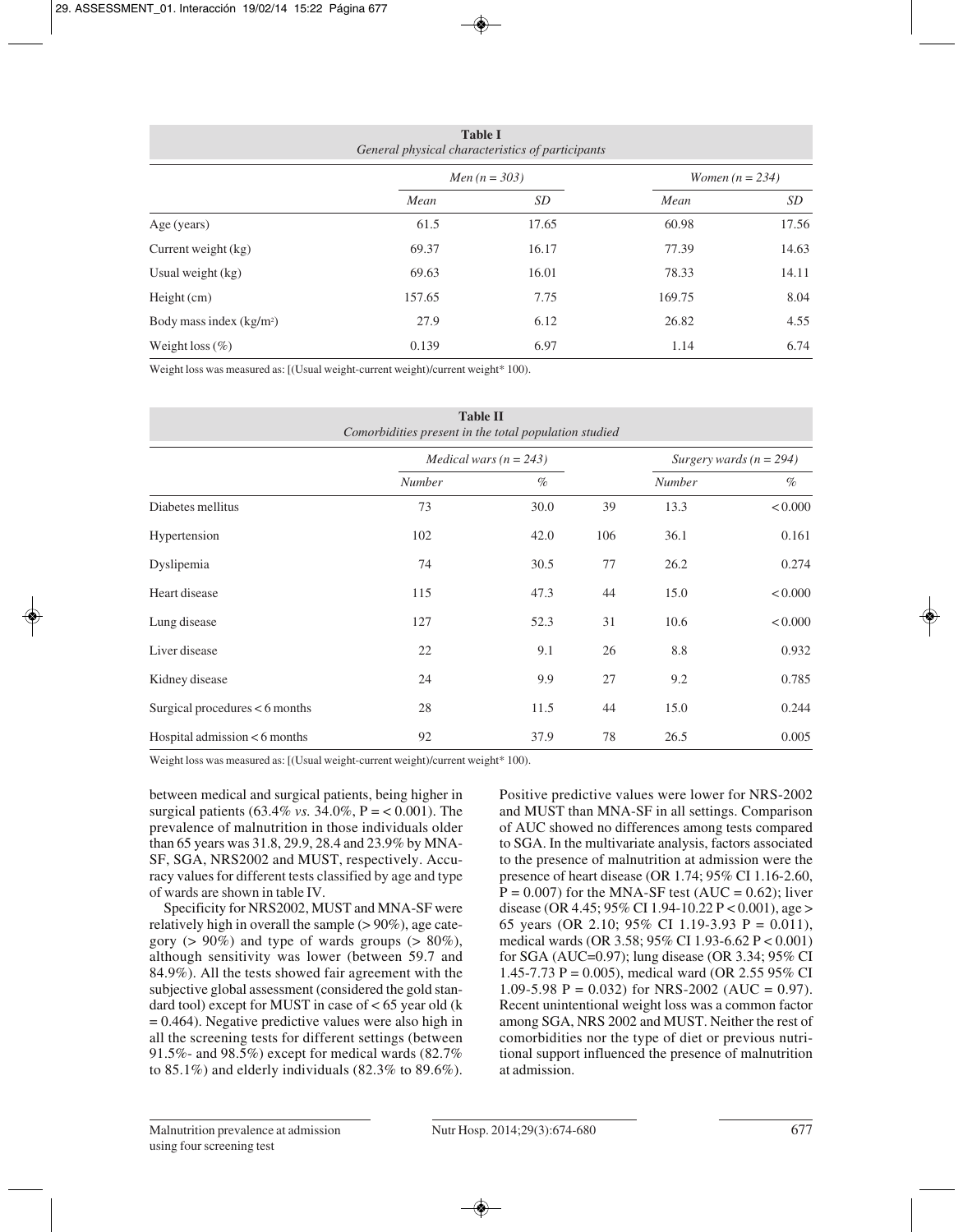| <b>Table III</b><br>Prevalence of manultrition using different screening tools |                         |            |            |             |               |
|--------------------------------------------------------------------------------|-------------------------|------------|------------|-------------|---------------|
|                                                                                | MNA-SF                  | SGA        | NRS 2002   | <b>MUST</b> | Any tool#     |
| Overall population                                                             |                         |            |            |             |               |
| Malnourished                                                                   | $17.7(97)$ <sup>+</sup> | 19.5(107)  | 21.3(115)  | 18.8 (102)  | 47.3 (254)    |
| Wellnourished                                                                  | 82.3 (442)              | 80.4 (430) | 78.7 (422) | 81.2 (435)  | 52.7(283)     |
| Medical wards                                                                  |                         |            |            |             |               |
| Malnourished                                                                   | 35.4(86)                | 32.9(80)   | 33.7(82)   | 26.3(64)    | $63.5(154)$ * |
| Wellnourished                                                                  | 64.6(157)               | 32.9(163)  | 66.3(161)  | 73.7 (179)  | 36.6(89)      |
| Surgical wards                                                                 |                         |            |            |             |               |
| Malnourished                                                                   | 25.3(74)                | 8.6(25)    | 10.9(32)   | 12.6(37)    | 34.0(100)     |
| Wellnourished                                                                  | 74.7 (219)              | 91.4(267)  | 89.1 (261) | 87.4 (256)  | 66.0(194)     |

MNA: Mini-nutritional assessment test; SGA: Subjective assessment questionnaire; NRS: Nutritional risk screening; MUST: Malnutrition universal screening test. # Presence of malnutrition by using any tools.

+ Expressed as percentage and (number).

χ<sup>2</sup> test (\*P < 0.05 Medical *vs.* Surgical wards).

| <b>Table IV</b><br>Accuracy values for screening test compared to the Subjective Global Assessment test |                              |                              |                              |  |
|---------------------------------------------------------------------------------------------------------|------------------------------|------------------------------|------------------------------|--|
|                                                                                                         | <b>NRS 2002</b>              | <b>MUST</b>                  | MNA-SF                       |  |
| Overall                                                                                                 |                              |                              |                              |  |
| Sensitivity                                                                                             | $68.9\%$ $(59.4\% - 77.1\%)$ | 64.1% (54.5%-72.7%)          | 69.9% (60.5%-77.9%)          |  |
| Specificity                                                                                             | 90.1% (86.9%-92.6%)          | 91.9% (89.0%-94.1%)          | 94.7% (92.2%-96.4%)          |  |
| <b>NPV</b>                                                                                              | 92.4% (89.5%-94.6%)          | 91.5% (88.5%-93.8%)          | 93.0% (90.2%-95.0%)          |  |
| <b>PPV</b>                                                                                              | 62.3% (53.1%-70.6%)          | 65.3% (55.7%-73.9%)          | 75.8% (66.3%-83.3%)          |  |
| $k$ value                                                                                               | 0.567                        | 0.564                        | 0.666                        |  |
| $< 65$ years (n = 265)                                                                                  |                              |                              |                              |  |
| Sensitivity                                                                                             | 56.7% (39.2%-72.6%)          | $60.0\%$ (42.3%-75.4%)       | 70.0% (52.1%-83.3%)          |  |
| Specificity                                                                                             | 97.9% (95.3%-99.1%)          | 91.8% (87.6%-94.6%)          | 95.1% (91.6%-97.2%)          |  |
| <b>NPV</b>                                                                                              | 94.8% (91.3%-96.9%)          | 94.4% (91.3%-97.1%)          | 96.3% (93.0%-98.0%)          |  |
| <b>PPV</b>                                                                                              | 77.3% (56.6%-89.9%)          | 47.4% (32.5%-62.7%)          | $63.6\%$ $(46.6\% - 77.8\%)$ |  |
| $k$ value                                                                                               | 0.618                        | 0.464                        | 0.623                        |  |
| $> 65 \text{ years} (n = 272)$                                                                          |                              |                              |                              |  |
| Sensitivity                                                                                             | 72.6% (61.4%-81.5%)          | $65.8\%$ $(54.3\% - 75.6\%)$ | 69.9% (58.6%-79.2%)          |  |
| Specificity                                                                                             | 90.1% (85%-93.5)             | 92.1% (87.4%-95.2%)          | 94.2% (90.0%-96.8%)          |  |
| <b>NPV</b>                                                                                              | 89.6% (84.5%-93.2%)          | 87.6% (82.3%-91.4%)          | 82.3% (71.0%-89.8%)          |  |
| <b>PPV</b>                                                                                              | 73.6% (62.4%-82.4%)          | 76.2% (64.4%-85.0%)          | 89.1% (84.1%-92.7%)          |  |
| $k$ value                                                                                               | 0.629                        | 0.605                        | 0.672                        |  |
| Medicine wards ( $n = 243$ )                                                                            |                              |                              |                              |  |
| Sensitivity                                                                                             | 68.8% (57.8%-78.1%)          | 59.7% (48.6%-70%)            | 64.9% (53.8%-74.7%)          |  |
| Specificity                                                                                             | 82.5% (76.0%-87.6%)          | 89.7% (83.5%-93.0%)          | 92.2% (87.1%-95.4%)          |  |
| <b>NPV</b>                                                                                              | 85.1% (78.8%-89.8%)          | 82.7% (76.5%-87.5%)          | 85.0% (79.1%-89.5%)          |  |
| <b>PPV</b>                                                                                              | 64.6% (53.8%-74.1%)          | 71.9% (59.9%-81.4%)          | 79.4% (67.8%-87.5%)          |  |
| $k$ value                                                                                               | 0.505                        | 0.512                        | 0.6                          |  |
| Surgery wards ( $n = 294$ )                                                                             |                              |                              |                              |  |
| Sensitivity                                                                                             | 69.2% (50%-83.5%)            | 76.9% (57.9%-89.0%)          | 84.6% (83.3%-98.0%)          |  |
| Specificity                                                                                             | 94.8% (91.4%-96.9%)          | 93.7% (90.1%-96.0%)          | 96.3% (93.3%-98.0%)          |  |
| <b>NPV</b>                                                                                              | 96.9% (94.1%-98.4%)          | 97.7% (95.0%-98.9%)          | 98.5% (96.1%-99.4%)          |  |
| <b>PPV</b>                                                                                              | 56.3% (39.3%-71.8%)          | 54.1% (38.4%-69.0%)          | 68.8% (51.4%-82.0%)          |  |
| $k$ value                                                                                               | 0.508                        | 0.593                        | 0.733                        |  |

NRS: Nutritional risk screening; MUST: Malnutrition universal screening test; MNA: Mini-nutritional assessment test; NPV: Negative predictive value; PPV: Positive predictive value.

# Expressed as percentage and 95% interval confidence.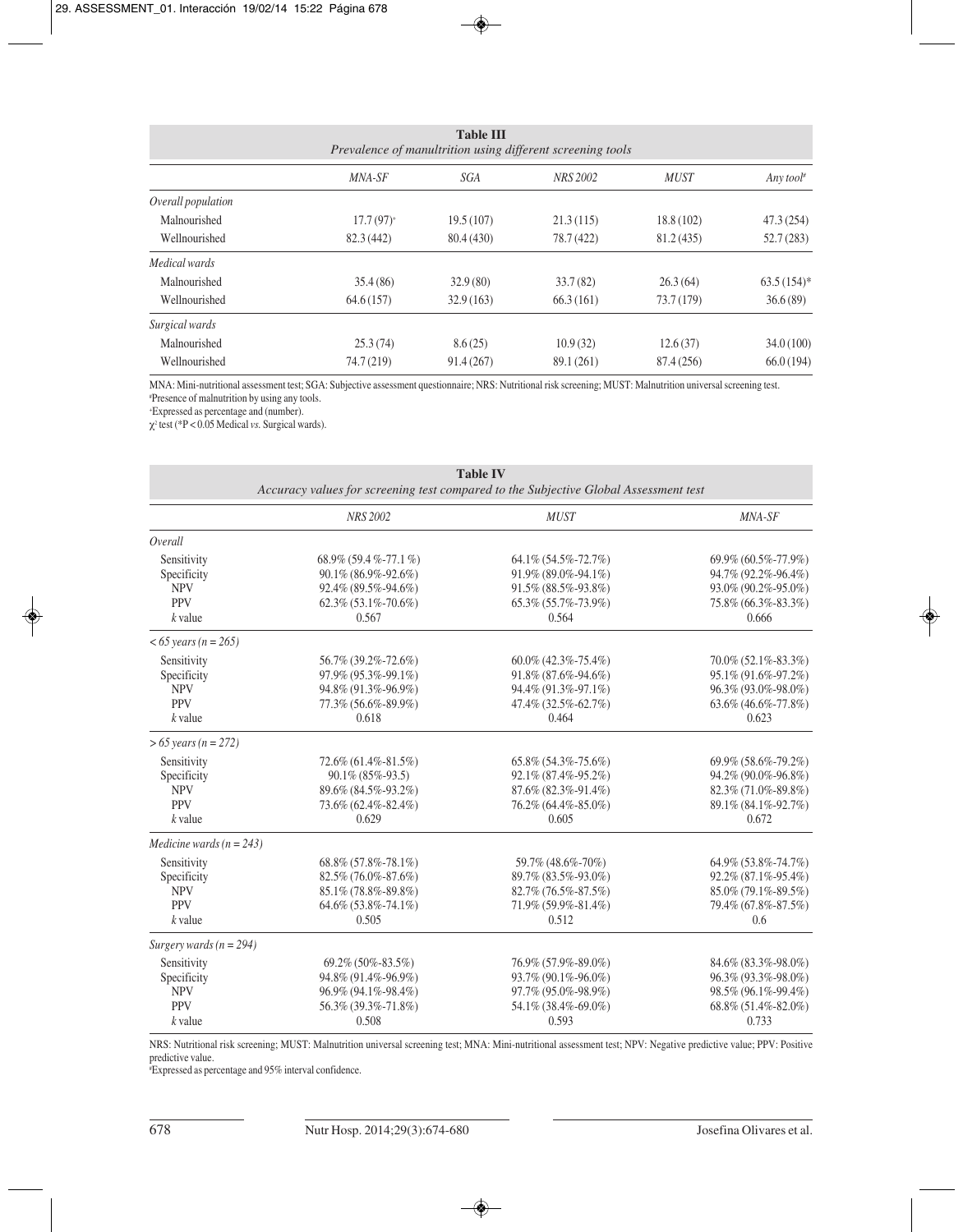## **Discussion**

The present study is the first conducted in Spain assessing test performance and risk factors for malnutrition using four different screening tools. Our data confirm that NRS2002, MNA-SF, and SGA have high reliability as screening tools for patients admitted at a hospital and invalidate the MUST for that setting after adjusting for risk factors. Despite that, the MUST test sensibility, sensitivity, precision and validity have shown to be similar to previously described.<sup>22,23</sup> This is probably because, weight loss and BMI  $<$  20 kg/m<sup>2</sup> (the 2 items of MUST test) are not frequent in our population as shown in our data.

Overall malnutrition rates are similar whatever different screening tools used in our study. Those rates are also similar to previously published in Spanish<sup>1,4,21,24</sup> and other developed countries using NRS20027,25,26 for similar level of healthcare. Likewise, a higher prevalence of malnutrition in medical ward was observed in our study compared to the surgery wards.27,28 Recent unintentional total weight loss and chronic lung, heart and liver diseases have been delimitated as the most frequent risk factors influencing the prevalence of malnutrition at admission in our study. These risk factors for malnutrition also have been identified in some studies conducted in other hospitalized populations.<sup>29-32</sup>

Differences in the prevalence malnutrition identified by the SGA, MNA-SF and MUST screening tests could be explained by severity of underlying disease, population setting (homecare, free-living) and age of the population studied.3 Therefore, those with endstage disease, homecare and elderly being the most like to be undernourished when admitted at hospital.<sup>33</sup> The advanced stage of a chronic medical condition is characterized by an inflammatory status that enhances energy expenditure and decreases functional capacity which leads to an utterly loss of weight and cachexia.<sup>34</sup> Also, elderly patients, particularly those in a homecare setting, are commonly admitted in medicine wards.<sup>35</sup>

Our study has some limitations. It was conducted in a second level hospital from Spain; therefore, our results could not be extrapolated to other type hospitals from other countries. In addition, because our hospital is not the hospital of reference in our province, in our study we do not have assessed other high risk of malnutrition patients like transplants or surgery of the upper gastrointestinal track. Nevertheless, it is remarkable that we have screened 100% of the patients admitted in our hospital and thus, the sample it is representative of our population and permit to analyze the possible determinants of malnutrition in our hospital. Finally, our results are also consistent with Predyces, the only multicentric study performed in Spain.24

In conclusion, undernourishment at hospital admission is frequent. The results of our study suggest that for screening hospital malnutrition at admission, it can be used any of the listed screening test. Nonetheless,

it's worth to mention that it is recommended to choose the easiest and less time consuming test. Therefore, we would recommend NRS2002 as the screening tool in our hospital accordingly to ESPEN guidelines.

## **Statement of authorship**

All authors have made substantial contributions to all of the following: the conception and design of the study, acquisition of data, or analysis and interpretation of data; b) drafting the article or revising it critically for important intellectual content, and c) final approval of the version to be submitted.

### **Acknowledgements**

We would like to thank our nurses and department colleagues for their encouragement during the data collection.

## **References**

- 1. Planas M, Audivert S, Pérez-Portabella C, Burgos R, Puiggrós C, Casanelles JM, Rosselló J. Nutritional status among adult patients admitted to an university-affiliated hospital in Spain at the time of genoma. *Clin Nutr* 2004; 23 (5): 1016-24.
- 2. Velasco C, García E, Rodríguez V, Frias L, Garriga R, Alvarez J, García-Peris P, León M. Comparison of four nutritional screening tools to detect nutritional risk in hospitalized patients: a multicentre study. *Eur J Clin Nutr* 2011; 65 (2): 269-74.
- 3. Pablo AM, Izaga MA, Alday LA. Assessment of nutritional status on hospital admission: nutritional scores. *Eur J Clin Nutr* 2003; 57 (7): 824-31.
- 4. Burgos R, Sarto B, Elío I, Planas M, Forga M, Cantón A, Trallero R, Muñoz MJ, Pérez D, Bonada A, Saló E, Lecha M, Enrich G, Salas-Salvadó J; Group for the Study of Malnutrition in Hospitals in Catalonia. Prevalence of malnutrition and its etiological factors in hospitals. *Nutr Hosp* 2012; 27 (2): 469-76.
- 5. Correia MI, Campos AC; ELAN Cooperative Study. Prevalence of hospital malnutrition in Latin America: the multicenter ELAN study. *Nutrition* 2003; 19: 823-5.
- 6. Kondrup J, Johansen N, Plum LM, Bak L, Larsen IH, Martinsen A, Andersen JR, Baernthsen H, Bunch E, Lauesen N. Incidence of nutritional risk and causes of inadequate nutritional care in hospitals. *Clin Nutr* 2002; 21 (6): 461-8.
- 7. Pirlich M, Lochs H. Nutrition in the elderly. *Best Pract Res Clin Gastroenterol*. 2001; 15 (6): 869-84.
- 8. Norman K, Pichard C, Lochs H, Pirlich M. Prognostic impact of disease-related malnutrition. *Clin Nutr* 2008; 27 (1): 5-15.
- 9. Kyle UG, Genton L, Pichard C. Hospital length of stay and nutritional status. *Curr Opin Clin Nutr Metab Care* 2005; 8 (4): 397-402.
- 10. Stratton RJ, Elia M. Deprivation linked to malnutrition risk and mortality in hospital. *Br J Nutr* 2006; 96 (5): 870-6.
- 11. Elia M, Zellipour L, Stratton RJ. To screen or not to screen for adult malnutrition? *Clin Nutr* 2005; 24 (6): 867-84.
- 12. Rasmussen HH, Holst M, Kondrup J. Measuring nutritional risk in hospitals. *Clin Epidemiol* 2010; 2: 209-16.
- 13. Vellas B, Guigoz Y, Garry PJ, Nourhashemi F, Bennahum D, Lauque S, Albarede JL. The Mini Nutritional Assessment (MNA) and its use in grading the nutritional state of elderly patients. *Nutrition* 1999; 15 (2): 116-22.
- 14. Scott A. Screening for malnutrition in the community: the MUST tool. *Br J Community Nurs* 2008; 13 (9): 406, 408, 410-2.